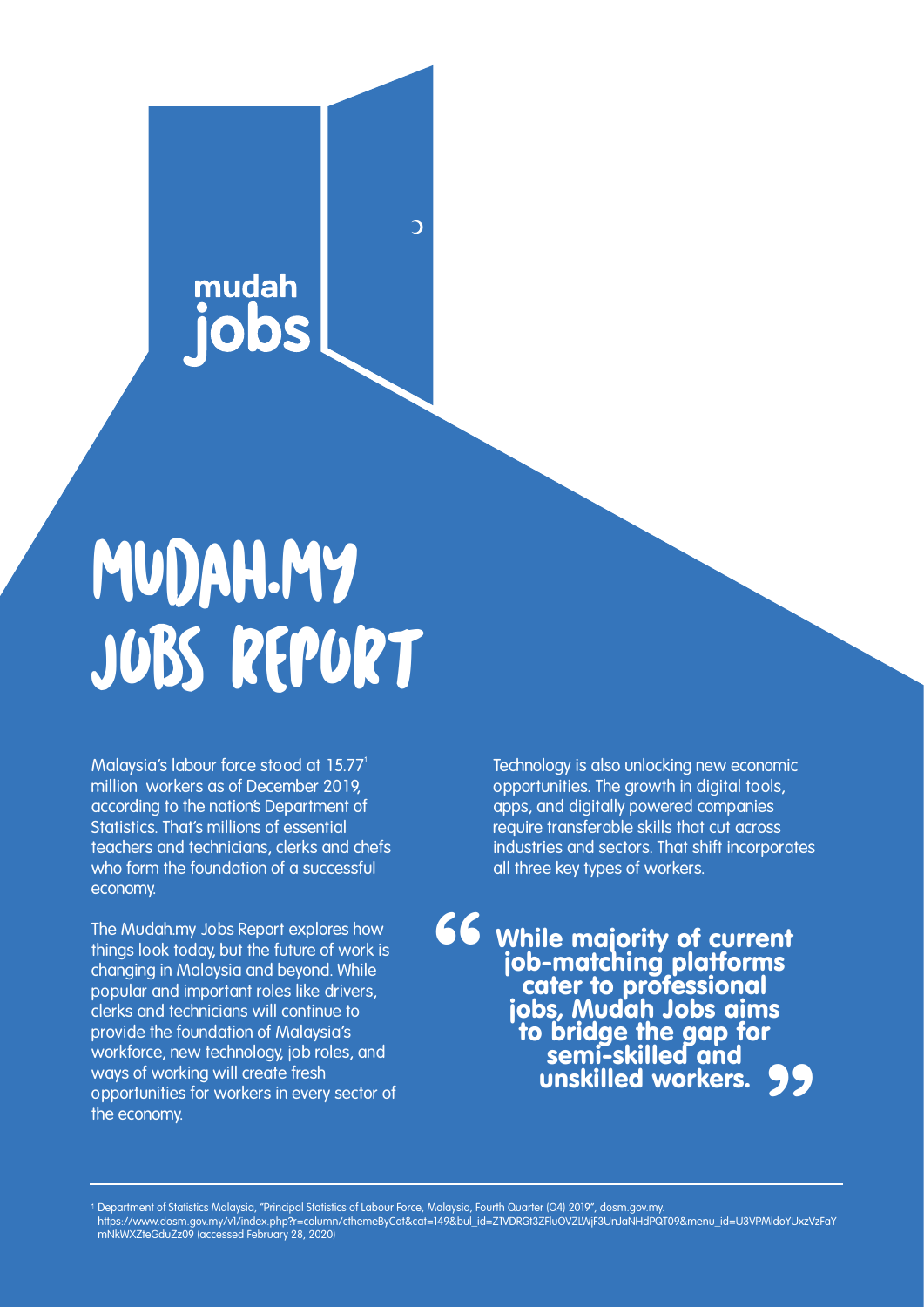

### **METHODOLOGY**

**Mudah.my Jobs Report is based on data for items listed in the category 'Jobs' in the period from January - October 2019. Search results represent the top searches by volume for unique identifier keywords during this period. All data included in this report is compiled from Mudah.my's analysis of internal listings unless otherwise cited.**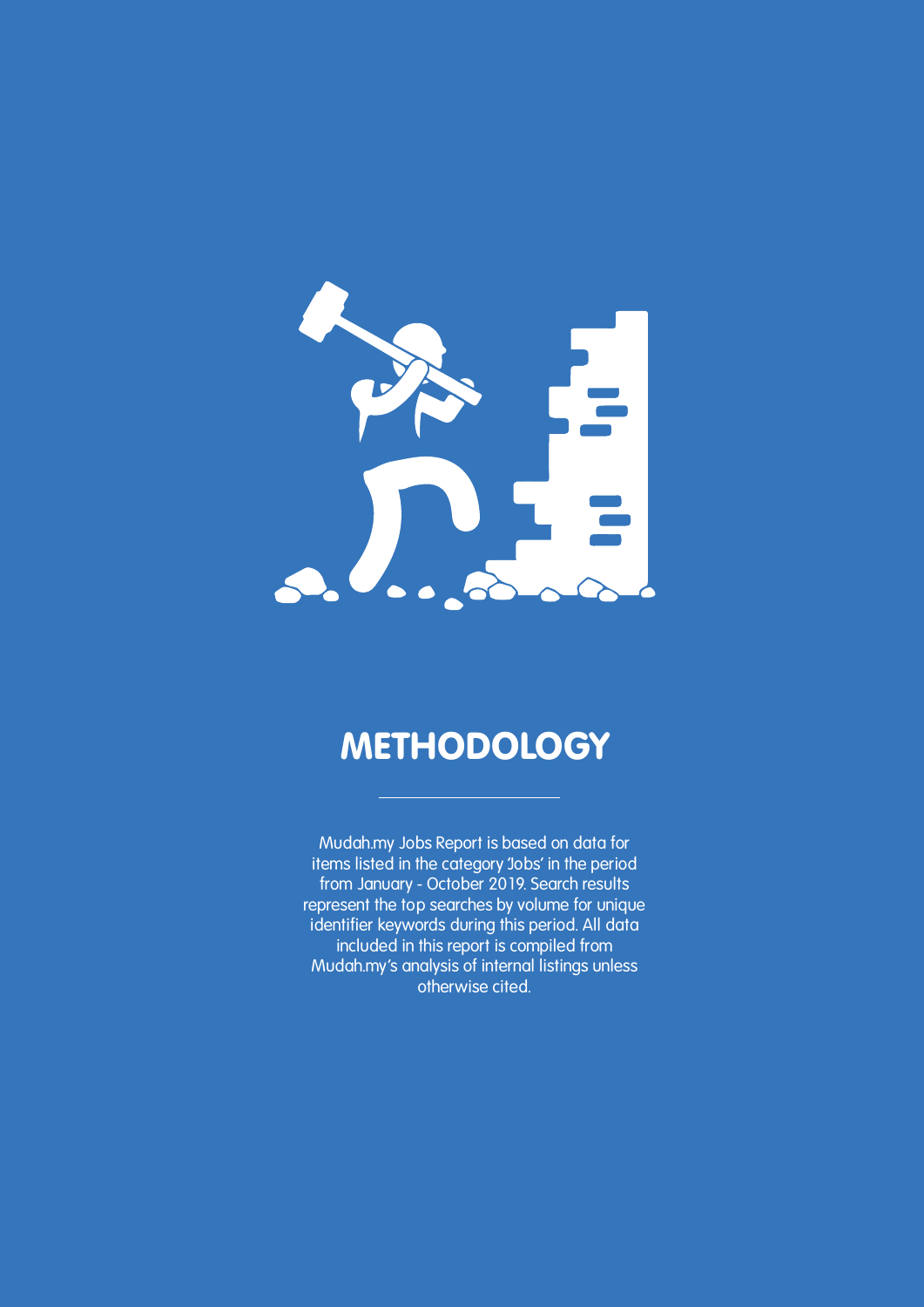## Earning Your Way Through the Economy

**Malaysia is racing towards high-income status, but it has not crossed the finishing line yet. The national workforce is an essential part of that journey. Just over one-quarter of those employed, 4.2 million workers, are currently employed in skilled job roles in Malaysia. 8.9 million workers operate in semi-skilled roles, and 2 million workers are employed in low-skilled roles. With a major focus on semi-skilled and low-skilled roles, Mudah.my is an essential platform for employment in Malaysia.** 



#### Pink Collar

**Skilled, semi-skilled and low-skilled workers in care-oriented roles and those that have traditionally been female-dominated sectors such as home care, nursing, teaching, beauty, or childcare.** 



#### Blue Collar

**Skilled, semi-skilled and low-skilled workers operating in largely manual roles such as manufacturing, mining, construction, shipping, and driving.**



#### White Collar

**Professional, managerial, or administrative roles, largely office-based, in industries such as finance, accounting, marketing, human resources, and legal.**



<sup>2</sup> Department of Statistics Malaysia, "Principal Statistics of Labour Force, Malaysia, Fourth Quarter (Q4) 2019", dosm.gov.my. https://www.dosm.gov.my/v1/index.php?r=column/cthemeByCat&cat=149&bul\_id=Z1VDRGt3ZFluOVZLWjF3UnJaNHdPQT09&menu\_id=U3VPMldoYUxzVzFaY mNkWXZteGduZz09 (accessed February 28, 2020)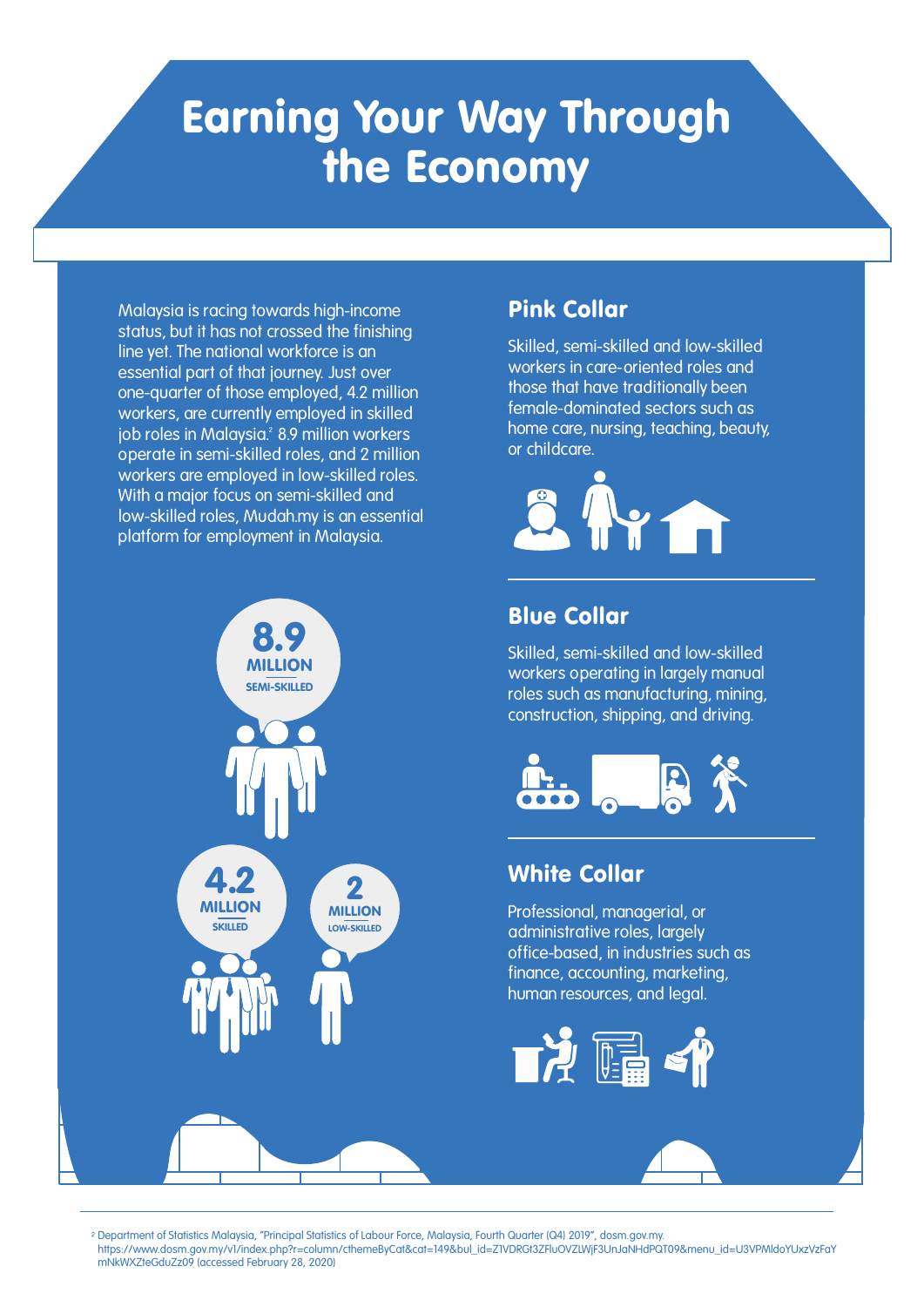# Most Listed Job Titles



## Most Searched Job Titles

**Like any market, the labour market is a question of supply and demand. So, what can Mudah.my tell you about how that operates? We've explored the most searched-for job titles, alongside the job roles which are most frequently listed.** 

#### **Most searched job titles**

dispatch pemandu lori (lorry driver) admin pemandu (driver) technician kerani (clerk) accountant engineer



**It's clear to see what's driving job searches on Mudah.my – drivers! That's not even taking into account the role of dispatch – the number one job search. This shows that driving, delivery, and dispatch all play a major role in Mudah.my job search data.**

With an estimated 160,000<sup>°</sup> e-hailing **drivers in Malaysia, and more than 23,000 riders working under food delivery services in Klang Valley alone, it's easy to see why 'driver' has become such a prominent job role on Mudah.my.**

**Admin, technician, clerk, and accountant make up the other roles on the current list, with the search for engineer jobs also finding its way into the running.** 

The 'driver' role makes three appearances within the top 10, essentially taking up<br>30% of the most demanded job roles.